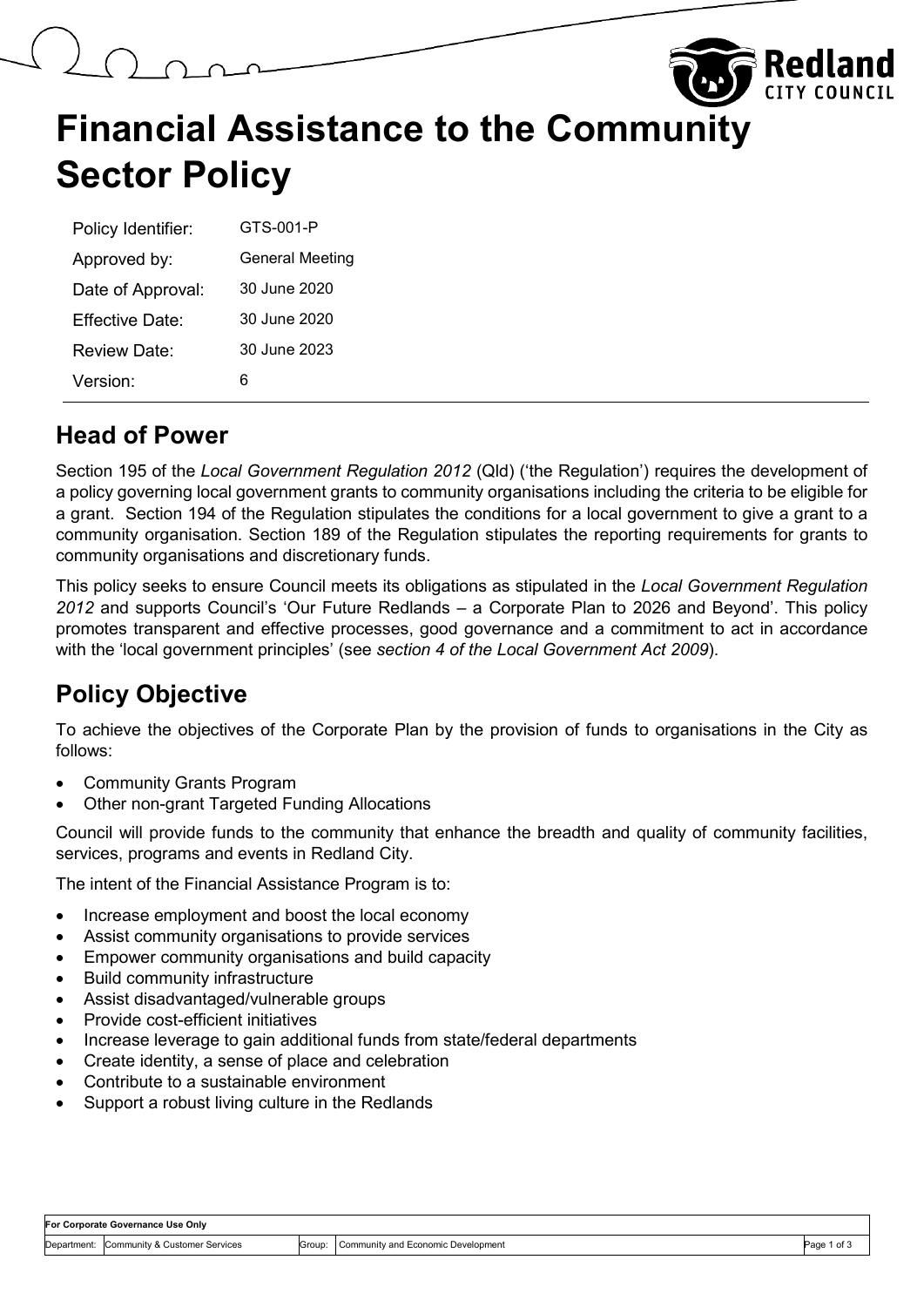# **Financial Assistance to the Community Sector Policy**

Council will provide funding to the Community Sector through two mechanisms:

- A Community Grants Program administered by the Grants Team
- A system for Targeted Funding Allocations to be administered by the unit with responsibility in that specific area with suitable types of agreements for each funding allocation.

# **Policy Statement**

Redland City Council, through its Corporate Plan, is committed to an enriched and sustainable future for our city and the communities that live, work and play here. We strive to make a difference and make it count through the services we provide.

Council is committed to:

- Ensuring the equitable and impartial distribution of funds through an accountable and transparent process.
- Ensuring that all provision of funds includes clear outcome statements and performance measures.
- Approving the distribution of funds through Council's operational budget process.
- Evaluating the funds provision and providing data to Council addressing key performance indicators as determined through Council's Corporate Operational Planning process.
- Ensuring that funds are given in a manner appropriate to the project or service being undertaken (i.e. grant or other allocation).

In addition, Council is committed to ensuring that the Grants Program:

- Has priorities that reflect Council's Corporate Plan.
- Has clear, well-advertised guidelines, application forms and closing dates.
- Is accessible to all eligible organisations in the city.
- Has its objectives reviewed every three years.
- Provides value for money both in terms of the grant monies paid to organisations and the costs of administration.

#### **Definitions**

| <b>Term</b>             | <b>Definition</b>                                                               |
|-------------------------|---------------------------------------------------------------------------------|
| Council                 | <b>Redland City Council</b>                                                     |
| <b>Community Grants</b> | Redland City Council's program of grants available to the Redlands Community.   |
| Program                 |                                                                                 |
| Grants Team             | A team within Redland City Council's Community and Customer Services Department |
|                         | responsible for grants administration.                                          |

| <b>For Corporate Governance Use Only</b> |                                |        |                                     |             |
|------------------------------------------|--------------------------------|--------|-------------------------------------|-------------|
| Department:                              | Community & Customer Services: | Group: | Community and Economic Development: | 'ot.<br>طαص |